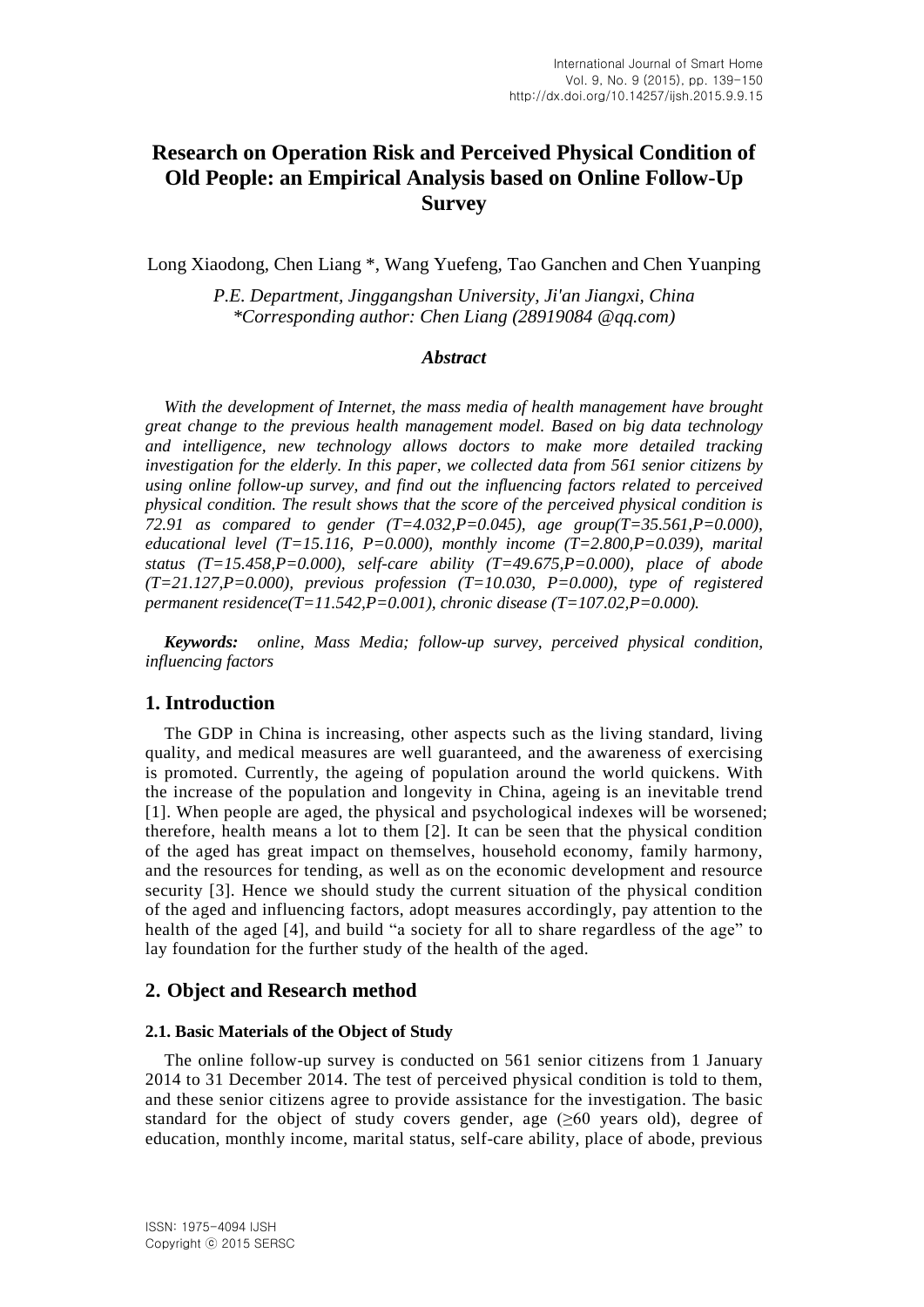profession, type of registered permanent residence, and chronic disease. The senior citizens who had serious disease or schizophrenia are excluded.

### **2.2. Technical Map Design of Follow-Up Survey**

**2.2.1. Choosing Measurement Scale and Establishing Standard:** Before the online survey, the measurement scale of physical condition developed by people such as Becker is adopted as the index of the perceived physical condition. There are 28 items on the measurement scale including 4 aspects: responsibility over health, psychological comfort, nutrition, and exercise [5]. The answers on the questionnaire are direct. There are five degrees of evaluation: score 5 for very good, 4 for good, 3 for ordinary, 2 for bad, 1 for very bad. The average score over 4.5 indicates very good, 3.5-4.5 good, 2.5-3.49 ordinary, 1.5-2.49 bad, that below 1.49 means very bad. The higher the score is, the better the perceived physical condition is. The 20 items (chosen among the 28 items) of the index of the perceived physical condition in 4 aspects can well reflect the perceived physical condition of the aged. The total score is 100 with the 5-grade equivalent score as the standard. 23 factors which influence the perceived physical condition of the aged are inspected by experts. The score for influencing factors varies—10 is a very high score, 8 a high score, 6 an ordinary score, 4 a low score, and 2 a very low score. The higher the score is, the greater the influence is. The analysis of the 23 influencing factors will be conducted to draw a conclusion. The reliability of the online questionnaires is based on "test-retest method," and the correlation coefficient r is 0.90 and 0.85. That p is smaller than 0.01 indicates it is reliable. Validity is based on the structure and content inspection method. If it agrees with the expert opinion, then the content and structure are reasonable and effective.

**2.2.2. Network System Building:** First, general structure building: the online survey system is divided into several layers which from up to bottom rely on each other. Generally speaking, the research include data layer (basic information and data of the perceived physical condition and degree of influence), basic platform layer (public service platform), application layer (database management system and information filling system), business layer (data analysis, updating, and digging)[6].

Second, survey system building: the survey system is the key to online survey, which is realized through client-side logic verification module, Ajax transmission module, and backend database storage operation module.

Third, management system building: mainly based on the building of ArcEngine frame, Unicom's GPRS, MVC, SOA technologies are adopted to increase the speed and stability of the system operation.

**2.2.3. The Building of Database:** First, the database should be designed which can effectively store a large number of valuable information. The study on online survey database includes basic population information database, survey information database, physical condition survey database, and database of factors influencing the physical condition. [7]

Second, acquire data. Generally, the information and data are filled from bottom up, and in each grass-roots unit. Thus, the data is acquired in a quick and simple manner.

Third, the building of database: the corresponding data acquired from online should be stored, cleared up, and summarized. The effective and valuable data should be put into the database to build a database composed of valuable achievements of online survey.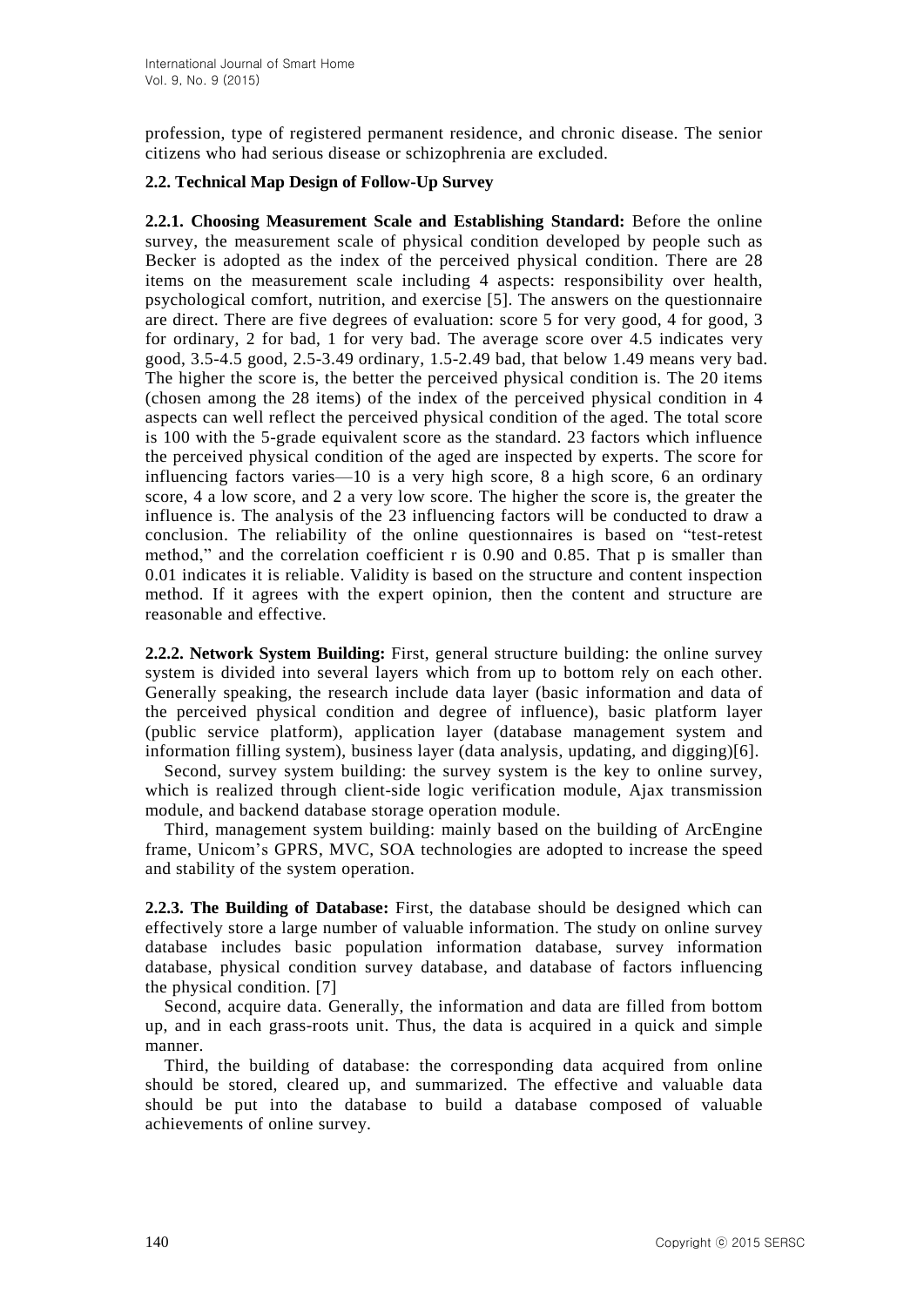#### **2.3. [Mathematical](http://dict.youdao.com/w/mathematical/) [Statistics](http://dict.youdao.com/w/statistics/) [Method](http://dict.youdao.com/w/method/)**

The averages in SPSS16.0 are used to compare with T. The indexes are sorted out and analyzed before inference (that  $P > 0.05$  indicates the difference is not significant;  $P \le 0.05$  the difference is significant;  $P \le 0.01$  the difference is greater than significant); SPSS factor analysis. According to Kaiser rule, the common factor whose [eigenvalue](http://dict.youdao.com/w/eigenvalue/) is larger than 1 and the influencing factors with relatively large factor load capacity (larger than 0.7) are taken.

Logic reasoning method: general logic reasoning about the data is conducted to draw a conclusion with the methods such as comparison, deduction, induction, analysis, and inference.

## **3. Result**

#### **3.1. Comparison and Analysis of the Current Situation of the Perceived Physical Condition of the Aged**

**3.1.1. The Perceived Physical Condition Of The Aged Is Good:** Table 1 shows the 121 senior citizens who think their perceived physical condition is very good account for 21.58% of the total, 187 who think their perceived physical condition is good account for 33.33%, 198 who think their perceived physical condition is ordinary account for 35.29%, 43 who think their perceived physical condition is bad account for 7.66%, and 12 who think their perceived physical condition is very bad account for 2.14%. The average is 72.91, [standard](http://dict.youdao.com/w/standard/) [deviation](http://dict.youdao.com/w/deviation/) 19.43, T=88.88, and  $P=0.000\leq 0.01$ , which means the online survey has a statistical significance with very notable differences. It can be seen that the senior citizens' idea on their health is good, but there are very remarkably different opinions on the personal understanding, which deserves our analysis and discussion [8].

### **Table 1. Current Situation of the Perceived Physical Condition of the Aged (n=561)**

|                           | Ver<br>v good | Good  | Ord<br>inary | Ba<br>a                     | Ver<br><b>bad</b>    | Averag<br>e | <b>Stan</b><br>dard<br>deviation | m     |           |
|---------------------------|---------------|-------|--------------|-----------------------------|----------------------|-------------|----------------------------------|-------|-----------|
| <b>Physical condition</b> | 121           | 187   | 198          | 43                          | 1 <sub>2</sub><br>12 |             | 19.43                            | 88.88 |           |
| Percentage $(\% )$        | 21.5          | 33.33 | 35.2         | $\overline{ }$<br>. .<br>66 | 2.14                 | 72.91       |                                  |       | v.<br>000 |

**3.1.2. The Perceived Physical Condition of Male Senior Citizen Is Better Than That of Female Senior Citizen:** within a group of age, that of the two ends is better, and that of the middle is worse; the higher the educational level is, the better it is. Table 2 shows that regarding the gender in the online follow-up survey of the perceived physical condition, the 265 male citizen's account for 47.24% of the total with an average of 74.64 and a standard deviation of 18.43; the 296 female citizens account for 52.76% with an average of 71.35 and a standard deviation of 20.19. That T=4.032 and P=0.045  $\leq$  0.05 for men and women indicate that it has a statistical significance with remarkable differences.

Regarding the age group, the 193 persons who are 60-65 years old account for 34.40% of the total with an average of 82.38 and a standard deviation of 15.43, the 153 persons who are 66-70 years old account for 27.27% of the total with an average of 73.99 and a standard deviation of 17.48, the 123 persons who are 71-75 years old account for 21.29% of the total with an average of 63.25 and a standard deviation of 19.06, the 62 persons who are 76-80 years old account for 11.05% with an average of 58.06 and a standard deviation of 18.36, and the 30 persons who are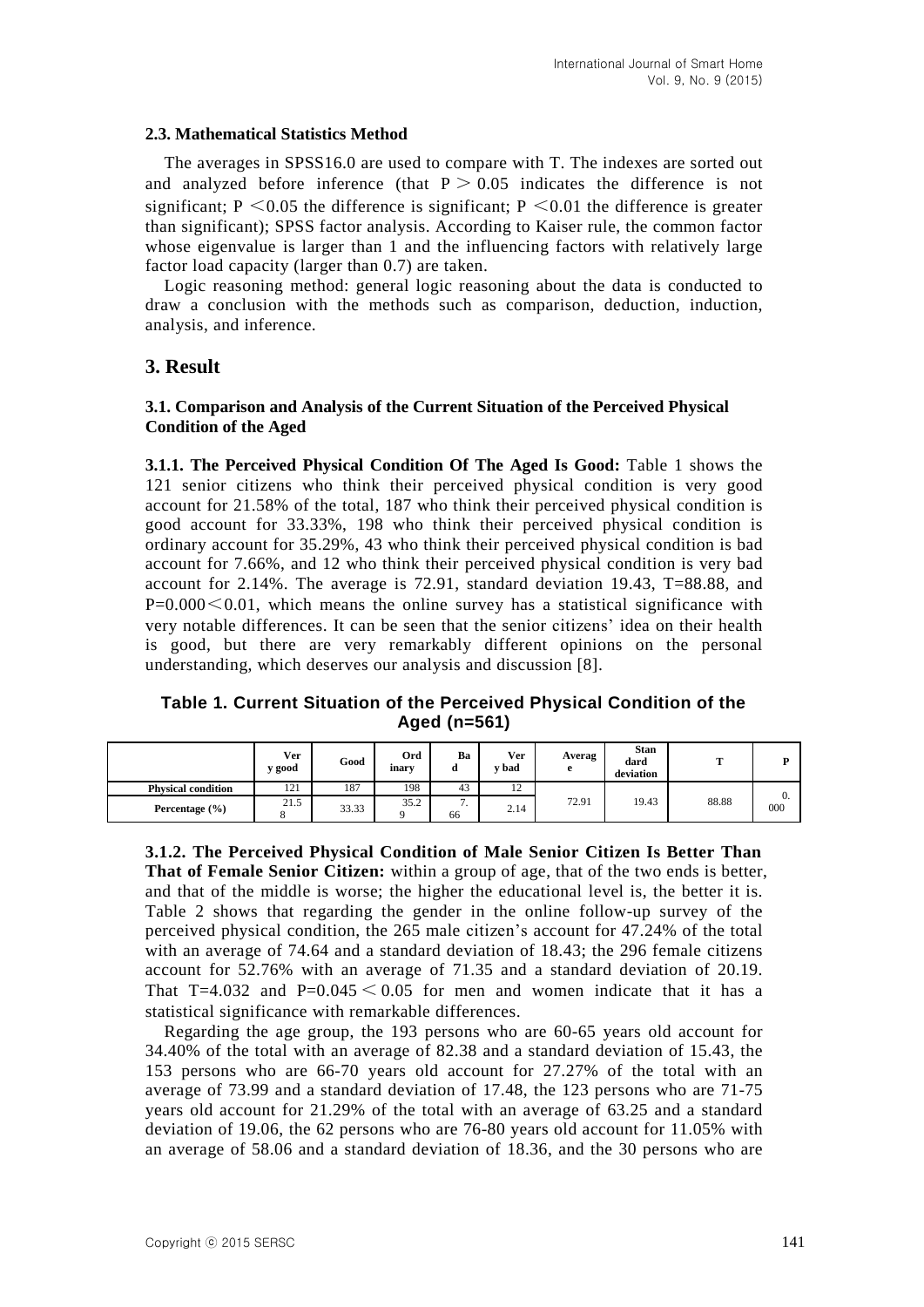older than 81 years old account for 5.34% with an average of 76.67 and a standard deviation of 19.71. That  $T=35.561$  and  $P=0.000<0.01$  for each age group indicates a statistical significance with remarkable differences. The influence of the age on the perceived physical condition of the aged is shown from big to small: 60-65 years old, above 81 years old, 66-70 years old, 71-75 years old, and 76-80 years old.

Regarding the educational level, the 287 persons with primary school education or below account for 51.16% of the total with an average of 69.13 and a standard deviation of 18.82, the 201 persons with middle school education account for 35.82% of the total with an average of 73.73 and a standard deviation of 18.83, the 42 persons with secondary education account for 7.49% of the total with an average of 84.29 and a standard deviation of 20.02, and the 31 persons with bachelor's degree or higher account for 5.53% of the total with an average of 87.10 and a standard deviation of 15.10. That  $T=15.116$  and  $P=0.000 \le 0.01$  for educational level indicates a statistical significance with remarkable differences. The influence of the educational level on the perceived physical condition of the aged is shown from big to small: bachelor's degree or higher, secondary education, middle school education, primary school education.

**Table 2. Perceived Physical Condition of the Aged Regarding Gender, Age Group, And Educational Level (n=561)**

|                       | <b>Index</b>             | $\mathbf n$          | Percent<br>age $(\% )$ | Average<br>(score) | <b>Stan</b><br>dard<br>deviation | Nu<br>mber     | T                      | $\mathbf P$            |
|-----------------------|--------------------------|----------------------|------------------------|--------------------|----------------------------------|----------------|------------------------|------------------------|
|                       | Male                     | $\overline{c}$<br>65 | 47.24                  | 74.64              | 18.43                            | 1              | 4.03<br>$\overline{c}$ | $\overline{0}$<br>.045 |
| Gender                | Female                   | $\overline{c}$<br>96 | 52.76                  | 71.35              | 20.19                            | $\overline{c}$ |                        |                        |
| Age<br>group          | $60 - 65$                | 93                   | 34.40                  | 82.3834            | 15.43                            | 1              |                        |                        |
|                       | 66-70                    | 53                   | 27.27                  | 73.9869            | 17.48                            | 3              |                        |                        |
|                       | 71-75                    | 23                   | 21.94                  | 63.2520            | 19.06                            | $\overline{4}$ | 35.5<br>61             | $\overline{0}$<br>.000 |
|                       | 76-80                    | 6<br>$\overline{c}$  | 11.05                  | 58.0645            | 18.36                            | 5              |                        |                        |
|                       | 81 and above             | 3<br>$\overline{0}$  | 5.34                   | 76.6667            | 19.71                            | $\overline{c}$ |                        |                        |
|                       | Primary school and below | $\overline{c}$<br>87 | 51.16                  | 69.13              | 18.82                            | $\overline{4}$ |                        |                        |
| Educati<br>onal level | Middle school            | $\overline{c}$<br>01 | 35.82                  | 73.73              | 18.83                            | 3              | 15.1                   | $\overline{0}$         |
|                       | Secondary school         | 4<br>$\overline{2}$  | 7.49                   | 84.29              | 20.02                            | $\overline{c}$ | 16                     | .000                   |
|                       | University and above     | 3<br>1               | 5.53                   | 87.10              | 15.10                            | 1              |                        |                        |

**3.1.3. Monthly Income:** the more the monthly income is, the better the perceived physical condition of the aged, the perceived physical condition is better when the person is married than when the person is widowed, followed by others and when the person is unmarried, and the perceived physical condition is better when the person lives in the city or town than when the person lives in the village. Table 3 shows that regarding perceived physical condition of the aged in the online followup survey in terms of monthly income, the 117 persons with a monthly income of less than 1,000 account for 20.8% of the total with an average of 72.14 and a standard deviation of 19.47, the 188 persons with a monthly income of 1,000-2,000 account for 33.51% with an average of 70.53 and a standard deviation of 20.21, the 162 persons with a monthly income of 2,001-3,000 account for 28.88% with an average of 73.58 and a standard deviation of 18.06, and the 94 persons with a monthly income of more than 3,001 account for 16.75% with an average of 77.45 and a standard deviation of 19.51. That  $T=2.800$  and  $P=0.039<0.05$  for monthly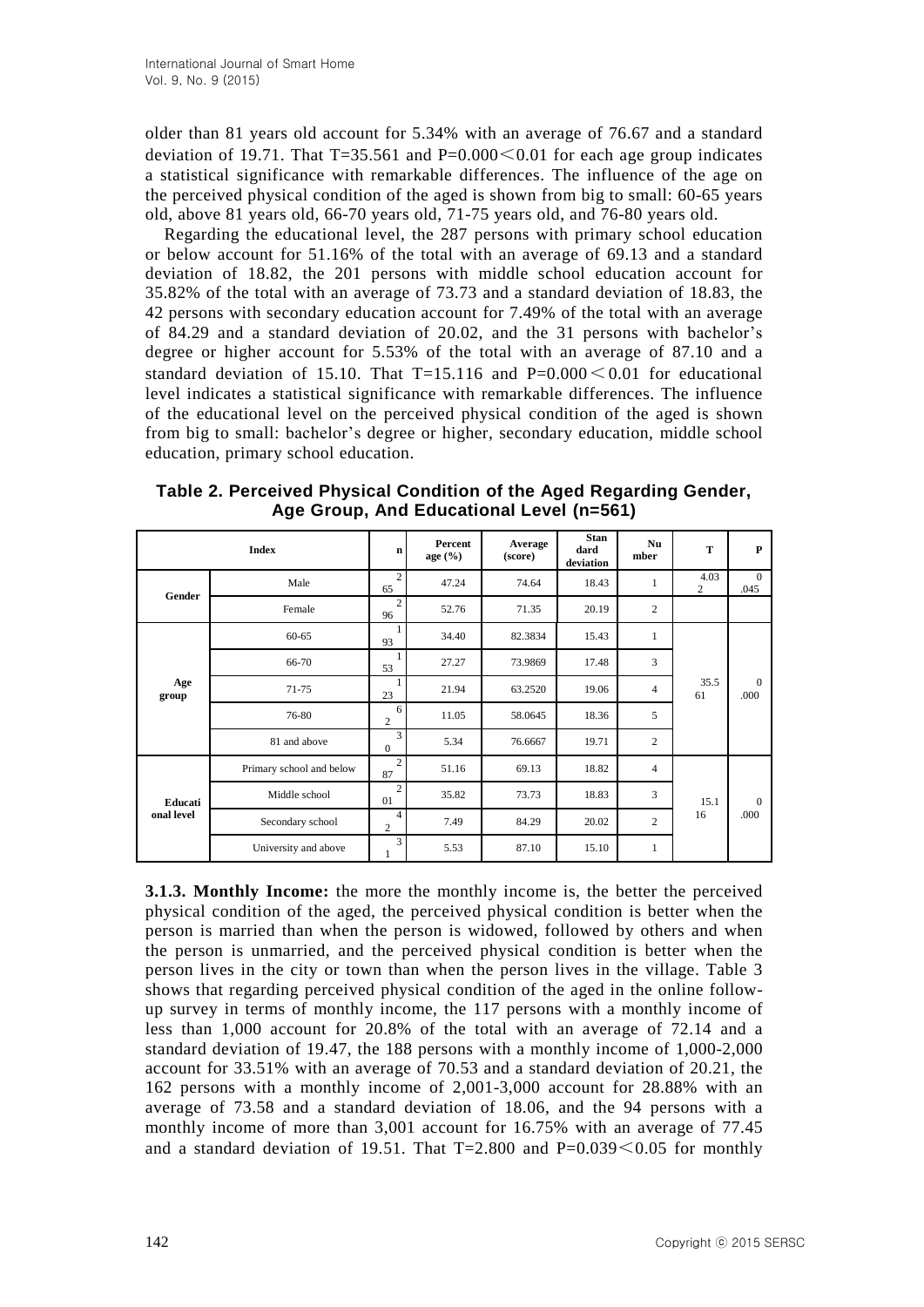income indicates a statistical significance with remarkable differences. The influence of the monthly income on the perceived physical condition of the aged is shown from big to small: more than 3,001, 2,001-3,000, less than 1,000, 1,000- 2,000.

Regarding the marital status, the 398 married persons account for 70.95% of the total with an average of 75.22 and a standard deviation of 18.02, the 122 widowed persons account for 21.75% of the total with an average of 71.48 and a standard deviation of 19.06, the 15 unmarried persons account for 2.67% of the total with an average of 52.00 and a standard deviation of 19.71, and the other 26 persons account for 4.63% of the total with an average of 56.15 and a standard deviation of 25.93. That T=15.458 and P=0.000 $< 0.01$  for marital status indicates a statistical significance with remarkable differences. The influence of the marital status on the perceived physical condition of the aged is shown from big to small: married, widowed, others, unmarried.

Regarding the place of abode, the 176 persons living in the city account for 31.37% of the total with an average of 80.23 and a standard deviation of 18.14, the 179 persons living in the town account for 31.91% of the total with an average of 71.40 and a standard deviation of 16.83, the 206 persons living in the village account for 36.72% of the total with an average of 67.97 and a standard deviation of 20.78. That T=21.127 and P=0.000  $\leq$  0.01 for the place of abode indicates a statistical significance with remarkable differences. The influence of the place of abode on the perceived physical condition of the aged is shown from big to small: living in the city, town, and village.

|                    | <b>Index</b> | n                    | Percentag<br>e(%) | Average<br>(score) | <b>Standar</b><br>d deviation | Nu<br>mber     | T            | P             |
|--------------------|--------------|----------------------|-------------------|--------------------|-------------------------------|----------------|--------------|---------------|
|                    | Below 1000   | 17                   | 20.86             | 72.14              | 19.47                         | 3              |              |               |
| Monthl<br>y income | 1000-2000    | 88                   | 33.51             | 70.53              | 20.21                         | $\overline{4}$ | 2.80         | 0.0           |
|                    | 2001-3000    | 62                   | 28.88             | 73.58              | 18.06                         | $\overline{c}$ | $\mathbf{0}$ | 39            |
|                    | Above 3001   | 9<br>4               | 16.75             | 77.45              | 19.51                         | 1              |              |               |
|                    | Married      | 3<br>98              | 70.95             | 75.22              | 18.02                         | 1              |              |               |
| Marital            | Widowed      | 22                   | 21.75             | 71.48              | 19.06                         | $\overline{c}$ | 15.4         | 0.0           |
| status             | Unmarried    | 5                    | 2.67              | 52.00              | 19.71                         | $\overline{4}$ | 58           | $00\,$        |
|                    | Others       | $\overline{c}$<br>6  | 4.63              | 56.15              | 25.93                         | 3              |              |               |
| Place of<br>abode  | City         | 76                   | 31.37             | 80.23              | 18.14                         | $\mathbf{1}$   |              |               |
|                    | Town         | 79                   | 31.91             | 71.40              | 16.82                         | $\overline{c}$ | 21.1<br>27   | 0.0<br>$00\,$ |
|                    | Village      | $\overline{c}$<br>06 | 36.72             | 67.97              | 20.78                         | 3              |              |               |

**Table 3. Analysis of the Perceived Physical Condition of the Aged Regarding Monthly Income, Marital Status, and Place of Abode (n=561)**

**3.1.4. The Perceived Physical Condition Of The Aged Is Better For Persons With Self-Care Ability And With Chronic Diseases:** Table 4 shows that regarding perceived physical condition of the aged in the online follow-up survey in terms of the self-care ability, the 538 persons with self-care ability account for 95.90% of the total with an average of 74.05 and a standard deviation of 18.36, the 23 persons without self-care ability account for 4.10% of the total with an average of 46.09 and a standard deviation of 24.47. That  $T=49.675$  and  $P=0.000 \le 0.01$  for self-care ability indicates a statistical significance with remarkable differences. The perceived physical condition of the aged with self-care ability is clearly better than those without the ability.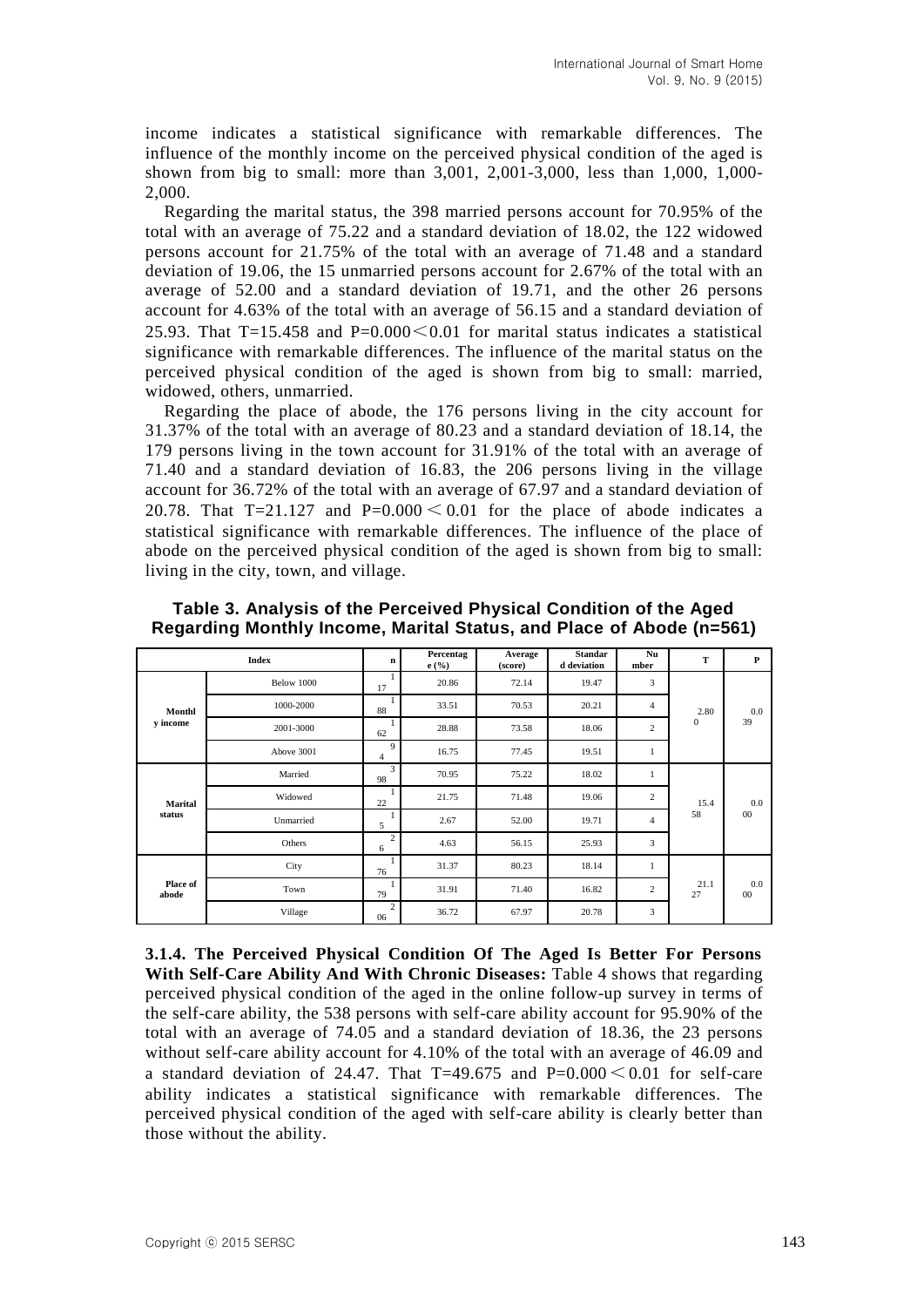Regarding the chronic disease, 391 persons with chronic diseases account for 69.70% of the total with an average of 67.77 and a standard deviation of 18.20, and the 170 persons without chronic diseases account for 30.30% of the total with an average of 84.71 and a standard deviation of 16.89. That T=107.02 and P=0.000 $<$ 0.01 for the object of study indicates a statistical significance with remarkable differences. The perceived physical condition of the aged with chronic diseases is clearly better than those without chronic diseases.

|  |                     |  | Table 4. Perceived Physical Condition of the Aged Regarding Self-Care |
|--|---------------------|--|-----------------------------------------------------------------------|
|  | Ability ( $n=561$ ) |  |                                                                       |

| <b>Index</b>  |                                   | $\mathbf n$         | Percent     | Avera      | <b>Stand</b>     | Nu             | т           | P                 |
|---------------|-----------------------------------|---------------------|-------------|------------|------------------|----------------|-------------|-------------------|
|               |                                   |                     | age $(\% )$ | ge (score) | ard<br>deviation | mber           |             |                   |
| Self-<br>care | Able to take care<br>of oneself   | 5<br>38             | 95.90       | 74.05      | 18.36            |                | 49.6<br>75  | $\Omega$ .<br>000 |
| ability       | Unable to take<br>care of oneself | $\overline{c}$<br>3 | 4.10        | 46.09      | 24.47            | 2              |             |                   |
| Chro<br>nic   | Yes                               | 3<br>91             | 69.70       | 67.77      | 18.20            |                | 107.<br>025 | 0.<br>000         |
| disease       | N <sub>0</sub>                    | 70                  | 30.30       | 84.71      | 16.89            | $\overline{c}$ |             |                   |

**3.1.5. Registered Permanent Residence and Previous Profession:** the perceived physical condition of the aged is worse for persons with rural registered permanent residence than others, and it is better for persons with the previous profession—selfemployment followed by administrative affairs, enterprise, others, and farming. Table 5 shows that regarding perceived physical condition of the aged in the online follow-up survey in terms of registered permanent residence, the 286 persons with non-rural registered permanent residence account for 50.98% of the total with an average of 74.80 and a standard deviation of 18.85, the 275 persons with rural registered permanent residence account for 49.02% of the total with an average of 68.89 and a standard deviation of 18.77. That T=11.542 and P=0.001  $\leq$  0.05 for different types of registered permanent residence indicates a statistical significance with remarkable differences. The perceived physical condition of the aged with nonrural registered permanent residence is clearly better than those with rural registered permanent residence.

Regarding the previous profession, the 189 farmers account for 33.69% of the total with an average of 66.34 and a standard deviation of 18.85, the 176 persons engaged in administrative affairs account for 31.37% with an average of 77.95 and a standard deviation of 18.77, the 158 persons working for enterprise account for 28.16% of the total with an average of 74.30 and a standard deviation of 18.35, the 12 self-employed persons account for 2.14% of the total with an average of 83.33 and a standard deviation of 18.75, and the other 26 persons account for 4.64% with an average of 73.08 and a standard deviation of 21.87. That  $T=10.030$  and  $P=0.000$  $\leq$ 0.05 for previous profession indicates a statistical significance with remarkable differences. The influence of previous profession on the perceived physical condition of the aged is shown from big to small: self-employment, administrative affairs, enterprise, others, farming.

**Table 5. Perceived Physical Condition of Residence and Previous Profession (n=561)**

| Index      |                      |     | Perce<br>ntage $(\% )$ | Averag<br>e (score) | <b>Standar</b><br>d deviation | Nu<br>mber | Ð   |
|------------|----------------------|-----|------------------------|---------------------|-------------------------------|------------|-----|
| Type of    | Not rural registered | 286 | 50.98                  | 74.80               | 18.85                         |            | 0.  |
| registered | permanent residence  |     |                        |                     |                               |            | 001 |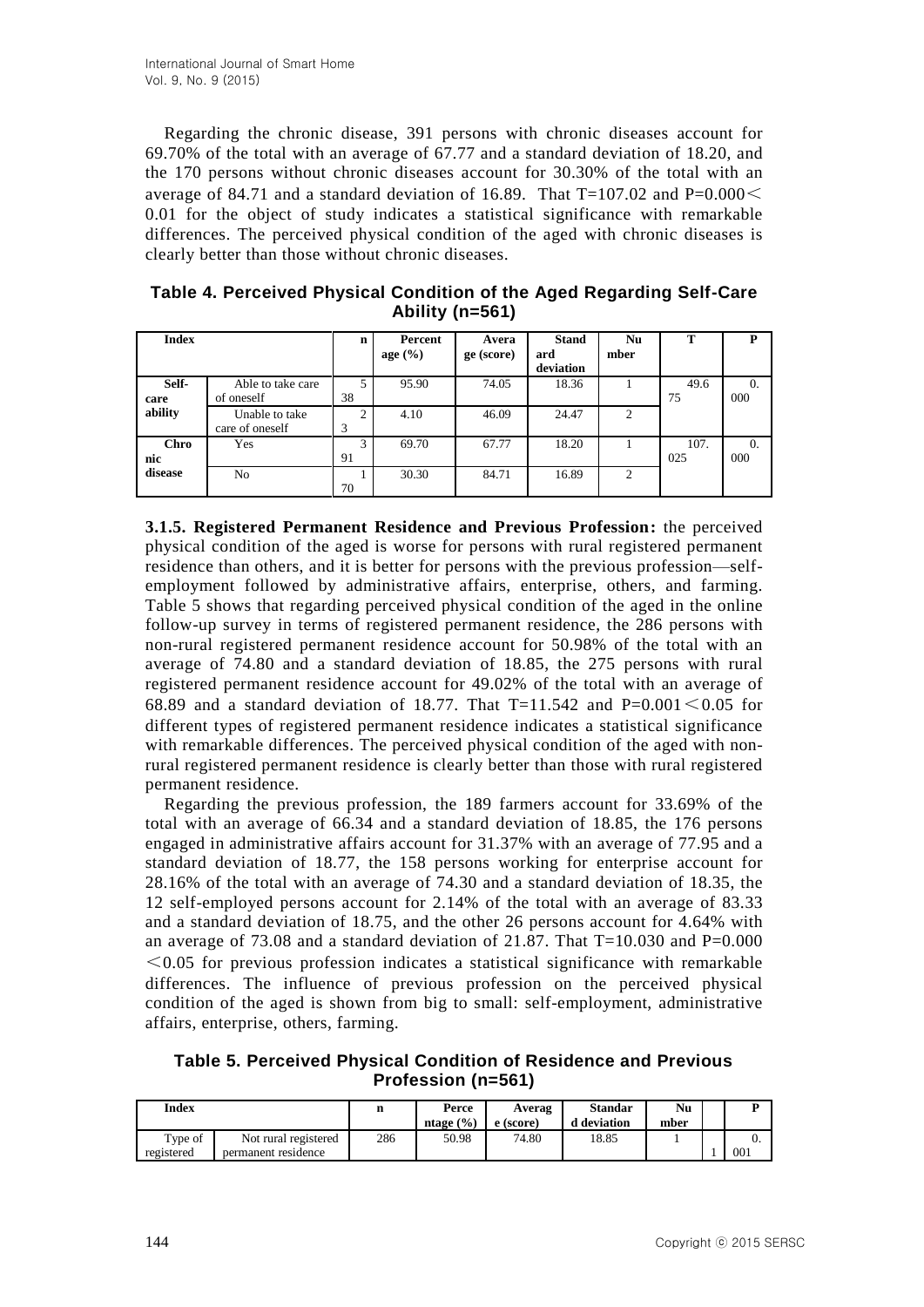| permanent<br>residence | Rural registered<br>permanent residence | 275 | 49.02 | 68.89s | 18.77    | ↑<br>∠ | ٠<br>5<br>4<br>$\overline{2}$ |          |
|------------------------|-----------------------------------------|-----|-------|--------|----------|--------|-------------------------------|----------|
| Previou                | Farming                                 | 189 | 33.69 | 66.34  | 18.84722 | 5      |                               | $\Omega$ |
| s<br>profession        | Administrative<br>affairs               | 176 | 31.37 | 77.95  | 18.77135 | 2      | $\theta$                      | 000      |
|                        | Enterprise                              | 158 | 28.16 | 74.30  | 18.35139 | 3      | $\Omega$                      |          |
|                        | Individual<br>household                 | 12  | 2.14  | 83.33  | 18.74874 |        | 3<br>$\Omega$                 |          |
|                        | Others                                  | 26  | 4.64  | 73.08  | 21.86673 | 4      |                               |          |

It can be seen that the overall perceived physical condition of the aged is good. P is less than 0.01 regarding age, educational level, marital status, self-care ability, place of abode, previous profession, registered permanent residence, chronic disease, which indicates a statistical significance. T is larger than 20 for chronic disease, self-care ability, age, place of abode, and T is less than 20 and larger than 10 for marital status, educational level, type of registered permanent residence, previous profession, which indicates very remarkable differences and deserves analyzing, especially the indexes which have very great influence on the perceived physical condition such as chronic disease, self-care ability, age, and place of abode. That P is 0.045 and 0.039 which are both less than 0.05 for age and monthly income indicates remarkable differences which cannot be neglected.

Perceived physical condition can also be called self-evaluation of health or selfmade report on physical condition, which means the overall assessment of the physical condition by the tested person, and is the subjective reflection of the objective physical condition and related matters [9]. Chronic disease will change the bodily structure and function. It cannot be cured and needs long-term treatment, nursing, and special rehabilitation training [10]. The frequency, duration, degree, and the pain of the chronic disease directly influence the perceived physical condition of the aged. Self-care ability is the ability of taking care of oneself [11]. The better the self-care ability is, the better the perceived physical condition of the aged is. Age means the length of time calculated from when one is born to the period of test. The perceived physical condition is the worst for persons of 71-80 years old, and it is better for persons of 60-70 years old or above 81 year old. Place of abode means the place where the resident lives in for more than one year, which includes city, town, and village. The perceived physical condition is the worst for persons living in village, ordinary for persons living in town, and good for those living in city.

Marriage means the establishment of marriage legally. The perceived physical condition is the best for married senior citizens, ordinary for widowed, and the worst for unmarried persons and others. Educational level means the level of education. The higher the educational level is, the perceived physical condition of the aged is [12]. Registered permanent residence consists of hu (number of households) and kou (total population). Each household has an owner, and each member (person) is kou. There are two types in China—rural registered permanent residence and non-rural registered permanent residence. The perceived physical condition for persons with non-rural registered permanent residence is better than those with rural registered permanent residence. Profession means the relatively stable and specialized social labor with payment. It is the general representation of one's social status, and indicates one's right, liability, and responsibility [13]. The perceived physical condition is the best for persons of self employment and those engaged in administrative affairs, ordinary for persons working for enterprise, and the worst for farmers.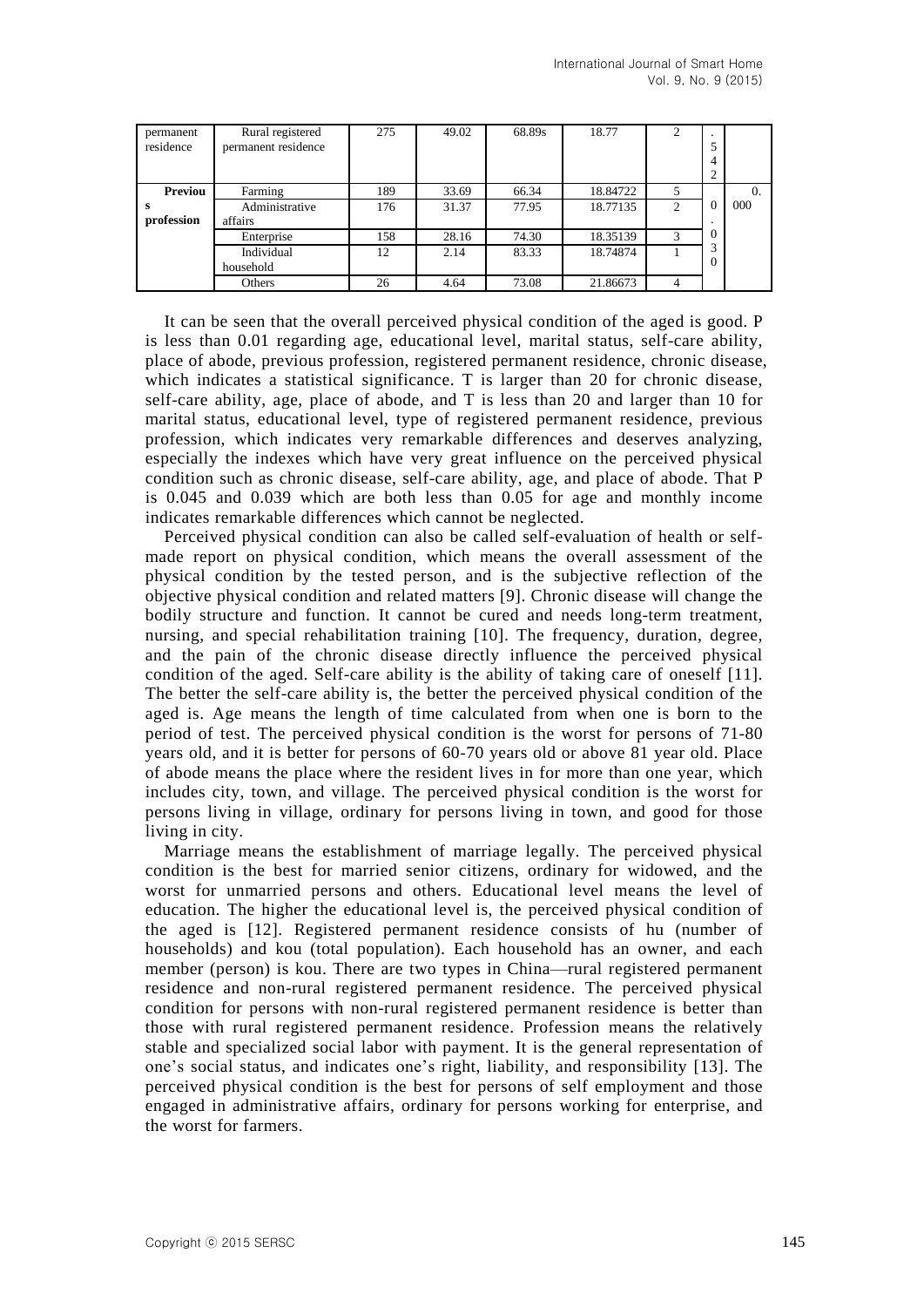## **3.2. Factors Influencing the Current Situation of the Perceived Physical Condition of the Aged**

The factors from the preliminary result of the online questionnaires are analyzed using SPSS16.0. The common factor is extracted based on principal component analysis, and the common factors with the eigenvalue larger than 2 is taken. Table 6 and 7 show that among the 23 items of factors influencing the perceived physical condition of the aged , the total variance of 8 common factors is 91.003% (the first common factor accounts for 20.050%, the second 15.873%, the third 13.205%, the fourth 10.767%, the fifth 10.010%, the sixth 8.613%, the seventh 6.714%, and the eighth 5.772%). The KMO of scale is 0.812, which means it is suitable for factor analysis. The Barlett's Test of Sphericity is 2267.78, df=883, P=0.000. The data of the scale have remarkable differences, which indicate that the scales are not independent. The values are closely related, which means it is suitable for factor analysis. For the convenience of research, the first common factor is determined by the indexes of lack of strength, resting blood pressure, resting heart rate, and educational level, which is named "factor of self-condition;" the second common factor by indexes of medical insurance, chronic disease, fasting blood-glucose, named "factor of treatment;" the third by indexes of drinking, body weight index, and sleep, named "factor of life style;" the fourth by indexes of sedentariness, and current situation of exercise, named "factor of exercise and rest;" the fifth by indexes of age, gender, and overall income, named "factor of income;" the sixth by indexes of communication, and effect of hospital, named "factor of ambience;" the seventh by indexes social influence and marital status, named "factor of society and family;" and the eighth by indexes of health-related promotion and state of mind, named "factor of health-related promotion and psychology."

The factor of self-condition means the physical condition and educational level. The better the physical condition of the aged and the higher of the educational level is, the better the perceived physical condition is [14]; the factor of treatment means the current situation of chronic disease and the treatment of medical insurance. The less severe the chronic disease and the more complete the medical insurance is, the perceived physical condition is; the factor of life style covers food and sleeping; the more reasonable the food is and the better the sleeping is, the perceived physical condition is; the factor of exercise and rest means reasonable exercising and rest, the more reasonable the exercise and rest are, the perceived physical condition is; the factor of income mainly covers gender, age, and income. Generally, the perceived physical condition of the male senior citizens is better than that of female senior citizens; within the group of the advanced age, that of the two ends is better, and that of the middle is worse; the higher the educational level is, the better it is, in principle. The factor of ambience mainly covers the communication and the effect of treatment, the better the communication is, the longer the time is, and the better the treatment effect is, the perceived physical condition is; the factor of society and family mainly covers the social influence, reputation, and marriage, the higher the social influence is, the more famous is, and the more stable the marriage is, the perceived physical condition is; the factor of health-related promotion and psychology indicates the health-related promotion and psychology, the more the promotion is, and the better the state of mind is, the perceived physical condition is.

| Com    | Initial eigenvalue |        |             | Load quadratic sum of extraction factor |         |             |  |  |
|--------|--------------------|--------|-------------|-----------------------------------------|---------|-------------|--|--|
| mon    | Varianc<br>Eigenva |        | Accumulatio | Eigenva                                 | Varianc | Accumulatio |  |  |
| factor | lue                | $e\%$  | $n\%$       | lue                                     | $e\%$   | $n\%$       |  |  |
|        | 4.612              | 20.050 | 20.050      | 3.515                                   | 15.283  | 15.283      |  |  |
|        | 3.651              | 5.873  | 35.923      | 3.027                                   | 13.161  | 28.444      |  |  |

**Table 6. Total Variance of the Factor**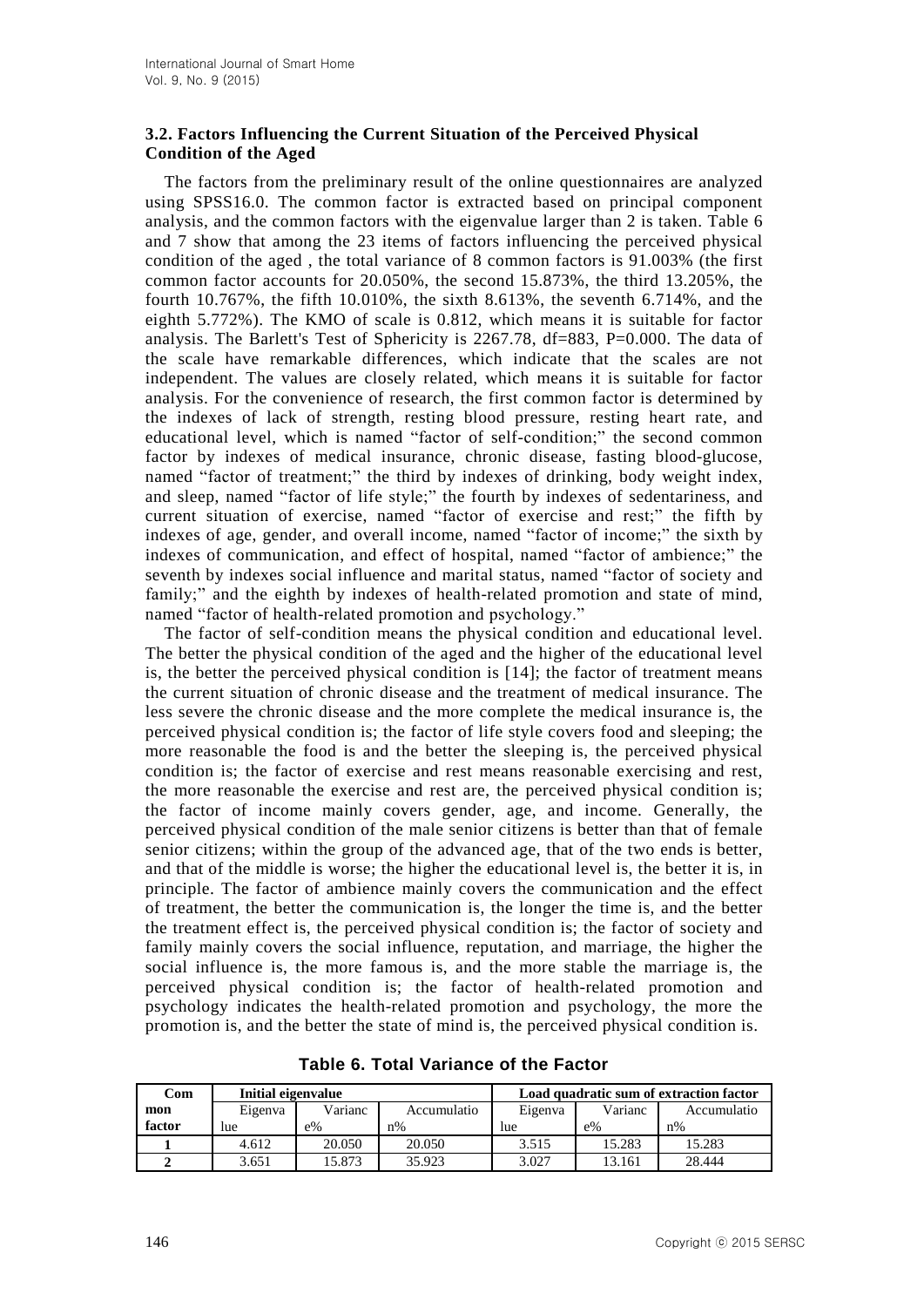| 3.037 | 13.205 | 49.128 | 2.786 | 12.114 | 40.558 |
|-------|--------|--------|-------|--------|--------|
| 2.476 | 10.767 | 59.895 | 2.653 | 11.533 | 52.091 |
| 2.302 | 10.010 | 69.905 | 2.604 | 11.320 | 63.411 |
| 1.981 | 8.613  | 78.517 | 2.342 | 10.183 | 73.595 |
| 1.544 | 6.714  | 85.231 | 2.264 | 9.844  | 83.438 |
| 1.328 | 5.772  | 91.003 | 1.740 | 7.565  | 91.003 |

| Index                       |                                  | Common factor           |                       |                        |                         |                                  |                                  |                                  |
|-----------------------------|----------------------------------|-------------------------|-----------------------|------------------------|-------------------------|----------------------------------|----------------------------------|----------------------------------|
|                             | $\mathbf{1}$                     | $\overline{c}$          | 3                     | $\overline{4}$         | 5                       | 6                                | $\tau$                           | 8                                |
| Exercise                    | .146                             | .335                    | $\overline{1}$<br>06  | .845                   | $\overline{1}$<br>10    | $\Omega$ .<br>58                 | $\overline{.2}$<br>50            | .098                             |
| Gender                      | $\cdot$ 4<br>78                  | .171                    | $\overline{.2}$<br>58 | .109                   | $\overline{.7}$<br>53   | $\overline{0}$<br>06             | .139                             | .187                             |
| <b>Effect</b> of hospital   | $\overline{3}$<br>33             | .197                    | $\cdot$<br>93         | $\overline{0}$ .<br>13 | $\overline{a}$<br>.097  | .6<br>50                         | $\cdot$<br>28                    | $\Omega$ .<br>03                 |
| Health-related promotion    | .120                             | $\overline{0}$ .<br>62  | .017                  | $\cdot$<br>27          | $\cdot$ 1<br>05         | $\boldsymbol{0}$<br>54           | .041                             | $\overline{.9}$<br>77            |
| Resting heart rate          | .7<br>37                         | $\overline{0}$ .<br>46  | $\cdot$ 3<br>$20\,$   | $\cdot$ 1<br>10        | $\overline{0}$ .<br>28  | $\overline{0}$ .<br>59           | .279                             | .187                             |
| Overall income              | .143                             | $\Omega$ .<br>65        | .104                  | .4<br>75               | .7<br>44                | .181                             | ٠<br>.058                        | .093                             |
| Relief                      | $\overline{\phantom{a}}$<br>.139 | $.4\phantom{0}$<br>81   | $\cdot$ 3<br>39       | $\cdot$ 1<br>19        | $\frac{1}{2}$<br>.355   | $.4\phantom{0}$<br>54            | .4<br>90                         | $\overline{\phantom{a}}$<br>.083 |
| Marriage                    | $\cdot$ 3<br>91                  | $\overline{0}$ .<br>89  | .252                  | $\cdot$ .2<br>40       | .251                    | $\cdot$ .2<br>16                 | .7<br>06                         | $\cdot$ 3<br>05                  |
| Interpersonal communication | .036                             | $\cdot$ .2<br>40        | .037                  | .014                   | $\cdot$ 1<br>$00\,$     | $\boldsymbol{.8}$<br>82          | .026                             | $\boldsymbol{0}$<br>36           |
| Chronic disease             | $\cdot$ .2<br>91                 | $\boldsymbol{.8}$<br>35 | .197                  | $\cdot$<br>17          | .018                    | $\overline{0}$ .<br>66           | $\cdot$ 3<br>34                  | $\Omega$ .<br>56                 |
| <b>Educational level</b>    | .6<br>57                         | .088                    | $\cdot$<br>45         | .415                   | .4<br>71                | $\Omega$ .<br>89                 | $\cdot$ 1<br>82                  | ÷<br>.126                        |
| Smoking                     | $\cdot$ 1<br>16                  | $\cdot$ .2<br>33        | $\overline{.3}$<br>82 | $\cdot$<br>51          | .101                    | .219                             | .4<br>86                         | .009                             |
| Drinking                    | .301                             | .071                    | .867                  | .006                   | .175                    | .194                             | $\Omega$<br>08                   | $\Omega$ .<br>10                 |
| Age                         | .101                             | $\Omega$ .<br>39        | .064                  | .115                   | $\boldsymbol{.8}$<br>50 | $\cdot$ 1<br>83                  | $\overline{\phantom{a}}$<br>.053 | $\cdot$<br>45                    |
| Sedentariness               | $\cdot$ .2<br>26                 | ÷.<br>.026              | $\cdot$ 1<br>30       | $\cdot^8$<br>98        | $\boldsymbol{0}$<br>97  | $\overline{\phantom{a}}$<br>.008 | $\cdot$ 1<br>80                  | .140                             |
| Lack strength               | .9<br>23                         | $\cdot$ 1<br>24         | .028                  | $\cdot$ .2<br>18       | .227                    | $\cdot$ 1<br>15                  | $\cdot$<br>68                    | .031                             |
| Resting blood pressure      | $\cdot^8$<br>13                  | .228                    | $\overline{.3}$<br>02 | $\cdot$ 1<br>11        | $\cdot$ 1<br>$22\,$     | .188                             | $\Omega$ .<br>09                 | $\cdot$ 1<br>63                  |
| Medical insurance           | .188                             | $\boldsymbol{.8}$<br>45 | .196                  | $\cdot$<br>92          | .166                    | $\cdot$ 1<br>55                  | .203                             | $\boldsymbol{0}$<br>16           |
| Fasting blood-glucose       | $\cdot$ 1<br>35                  | ÷.<br>.830              | .296                  | $\overline{a}$<br>.080 | ÷.<br>.246              | $\cdot$ .2<br>02                 | ÷,<br>.206                       | .127                             |
| Body weight index           | .202                             | $\cdot$ 3<br>14         | .795                  | $\Omega$<br>37         | $\cdot$<br>14           | $\cdot$ 1<br>42                  | $\cdot$ 1<br>00                  | .122                             |
| Psychological state         | $\cdot$<br>53                    | $\cdot$ 3<br>78         | $\cdot$ 3<br>27       | .419                   | .199                    | $\overline{\phantom{a}}$<br>.192 | .138                             | .5<br>32                         |
| Social impact               | $\overline{.2}$<br>06            | .093                    | $\overline{0}$<br>08  | $\cdot$ 1<br>79        | .003                    | $\cdot$ 1<br>30                  | .869                             | $\overline{.2}$<br>05            |
| Sleep                       | $\cdot$<br>85                    | $\cdot$<br>31           | $.5\,$<br>96          | $\overline{a}$<br>.581 | $\cdot$ 1<br>24         | $\overline{\phantom{a}}$<br>.244 | $\cdot$ 1<br>37                  | .338                             |

## **Table 7. Rotated Component Matrix**

# **4. Conclusions and Suggestions**

#### **4.1. Main Findings**

The general perceived physical condition of the aged is good, depending first on indexes including chronic disease, age, and place of abode, second on indexes including marital status, educational level, type of registered permanent residence, and previous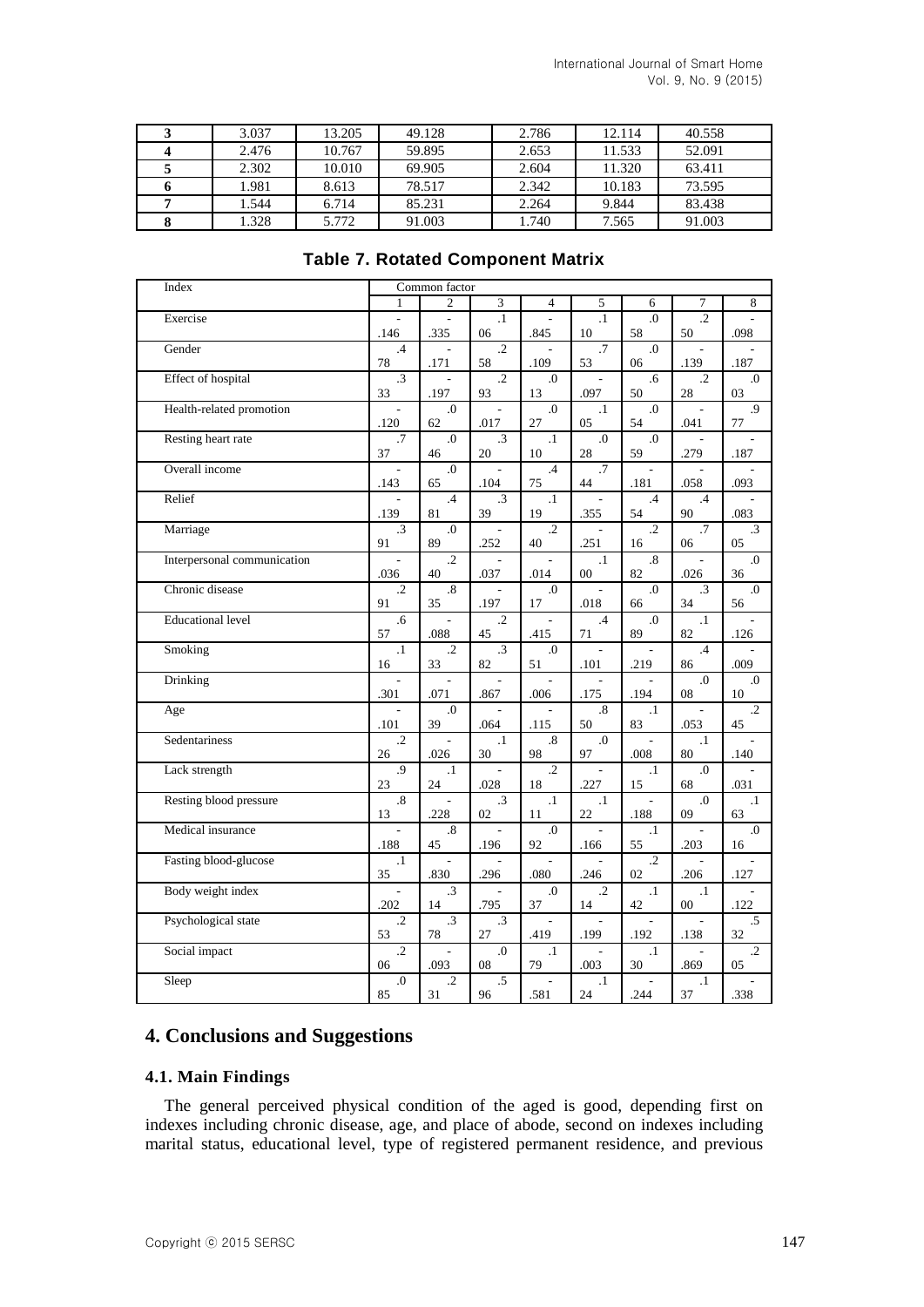profession, third on indexes including gender and monthly income. In terms of gender, the perceived physical condition of the male senior citizens is better than that of female senior citizens; within a group of age, that of the two ends is better, and that of the middle is worse; the higher the educational level is, the better it is; the more the monthly income is, the better it is; in terms of marital status, the perceived physical condition of the aged is shown from good to bad: married, widowed, others, unmarried. The perceived physical condition of the aged with self-care ability is better than those with not. In terms of place of abode, the perceived physical condition of the aged living in city and town is better than those living in village. In terms of previous profession, the perceived physical condition of the aged is shown from good to bad: self-employment, administrative affairs, enterprise, others, and farming; the perceived physical condition of the aged with nonrural registered permanent residence is better than those with rural registered permanent residence; the perceived physical condition of the aged without chronic diseases is better than those with no chronic diseases. The factors influencing the perceived physical condition of the aged include: "factor of self-condition," "factor of treatment," "factor of life style," "factor of exercise and rest," "factor of income," "factor of ambience," "factor of society and family," and "factor of health-related promotion and psychology."

#### **4.2. Main Suggestions**

The society, family, and individual should care and help the senior citizens more, especially female and poor senior citizens and those of advanced age, and we should improve the living standard and quality of the aged; we should increase the investment of the government into the medical insurance for the aged, establish a special-purpose fund, improve the system of medical insurance for the aged, and especial provide proper medical assistance for "the old people with three have-nots;" conduct the health-related promotion to and the mandatory inspection for the old people of each community, and other meaning literal and physical events to make sure that the aged have the knowledge of health and sufficient places for exercising.

#### **4.3. Current Shortcomings and Future Development**

The content and number of the samples have their limitation, the content is selected and deleted by experts, which is representative to some extent but cannot represent the whole, so there are shortcomings and limitations. The tool of research has its limitations too. The research mainly uses online follow-up questionnaire method, mathematical statistics method, and logic reasoning method. A certain kind of achievement can be made, but the health of the aged is a project, and its study is related to many factors and needs support. The time is another limitation. The study is a paper of follow-up questionnaire which costs half a year, so some achievement is reached but with limitation. The factors of health for the aged and the network building cost much time. As regarding the future development, the factors influencing health must be combined with the computer development and application. With the development of computer science and network, the factors influencing the health will be more complete, and the reliability and validity of the data of online questionnaire will progress, thus there will be further development of the research [15].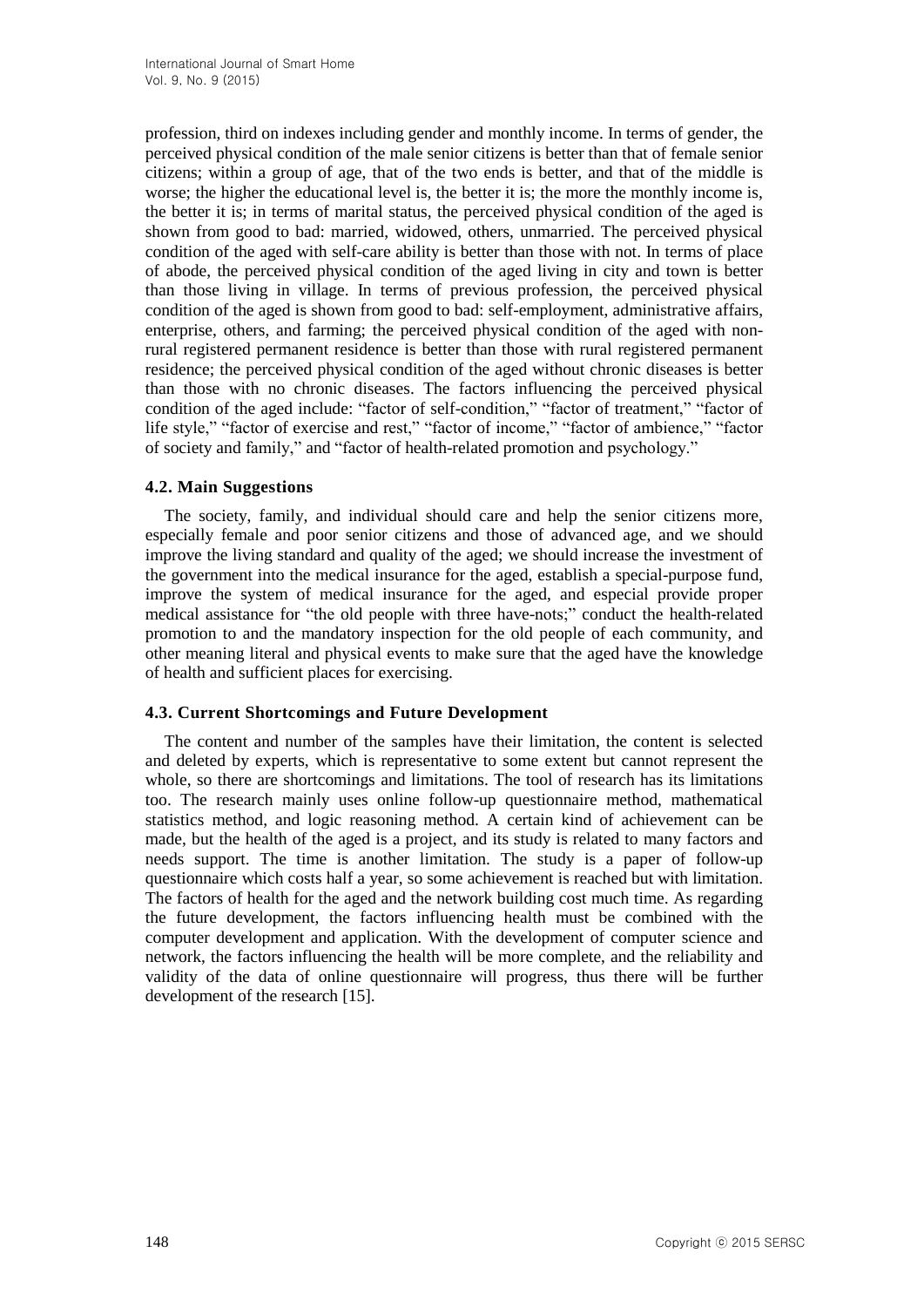## **References**

- [1] Z. Haifang and T. Wang, "Research and Practice of the Classified Teaching on Computer Basics in Universities", Computer Education, vol. 8, **(2012)**, pp. 21-24.
- [2] W. Jie, "Discussion on Teaching Design for Computer Basics in Universities during the Stage of Changing", Computer Education, vol. 18, **(2010)**, pp. 14-16.
- [3] X. Zhong, *et al*., "Study on the Change and Influence Factors of Constitution Health Level in Elders", Journal of Nanjing Sport Institute(Natural Science), vol. 2, **(2010)**, pp. 27-29.
- [4] D. Peng, "An Analysis on the Heath Status of the Older Persons in China", Population & Economics, vol. 6, **(2013)**, pp.3-9.
- [5] T. Qian, "The Association of Health Locus of Control, Self-Esteem and Coping Styles with Health Promoting Behaviors in Patients with Coronary Heart Disease", Journal of Shandong University, **(2012)**, pp. 101-106.
- [6] G. Wenhui, "Research on Rural Integrated Information Database Construction in Chongqing Based on GIS", Thesis, Journal of Southwest University, **(2013)**, pp. 23-27.
- [7] J. Quan, "Study on Legal Issues Related to Database Protection", Weishi, vol. 2, **(2011)**, pp. 73-77.
- [8] S. Dongkai, H. Xiaofeng and W. Fengqin, "Study on the Obtaining of the Health-Related Information of the Aged-with the Retired Workers of TISCO as Examples", Shanxi Library Journal, vol. 5, **(2013)**, pp. 14-17.
- [9] G. Quan, "Investigation of Self-Care Ability of the Senior Citizens in Rural Areas in Yantai", Journal of Mudanjiang College of Education, vol. 1, **(2013)**, pp. 157-158.
- [10] Z. Yanmin, "Literature Review of the Subjective Sense of Happiness of the Aged in China", Da Zhong Ke Ji, vol. 3, **(2011)**, pp. 132-147.
- [11] X. Yu, "On the Psychological Status of Poor Student in Colleges and Universities and Coping Strategy", Journal of Dalian Medical University, **(2008)**, pp. 56-60.
- [12] H. Yihong, *et al*., "Empirical Research on the Demands of the Senior Citizens in Urban Areas for Service", Journal of Beihua University (Social Sciences), vol. 2, **(2006)**, pp. 89-93.
- [13] X. Dan, "On the Strengthening of Cultivation of Occupational Values of University Students with ideological and political education", Learning Theory, vol. 3, **(2011)**, pp. 217-218.
- [14] L. Jiyuan and W. Huakai, "On the Differences of Health of the Aged-Based on the Analysis of Data from the 6th Census in Xiangyang", Journal of Hubei University of Arts and Science, vol. 6, **(2013)**, pp. 84- 88.
- [15] T. Ye and W. Yangbin, "On Reform of Computer Basics Course in Universities from Online Survey", Journal of Taiyuan Normal University (Social Sciences), vol. 3, **(2013)**, pp. 157-158.